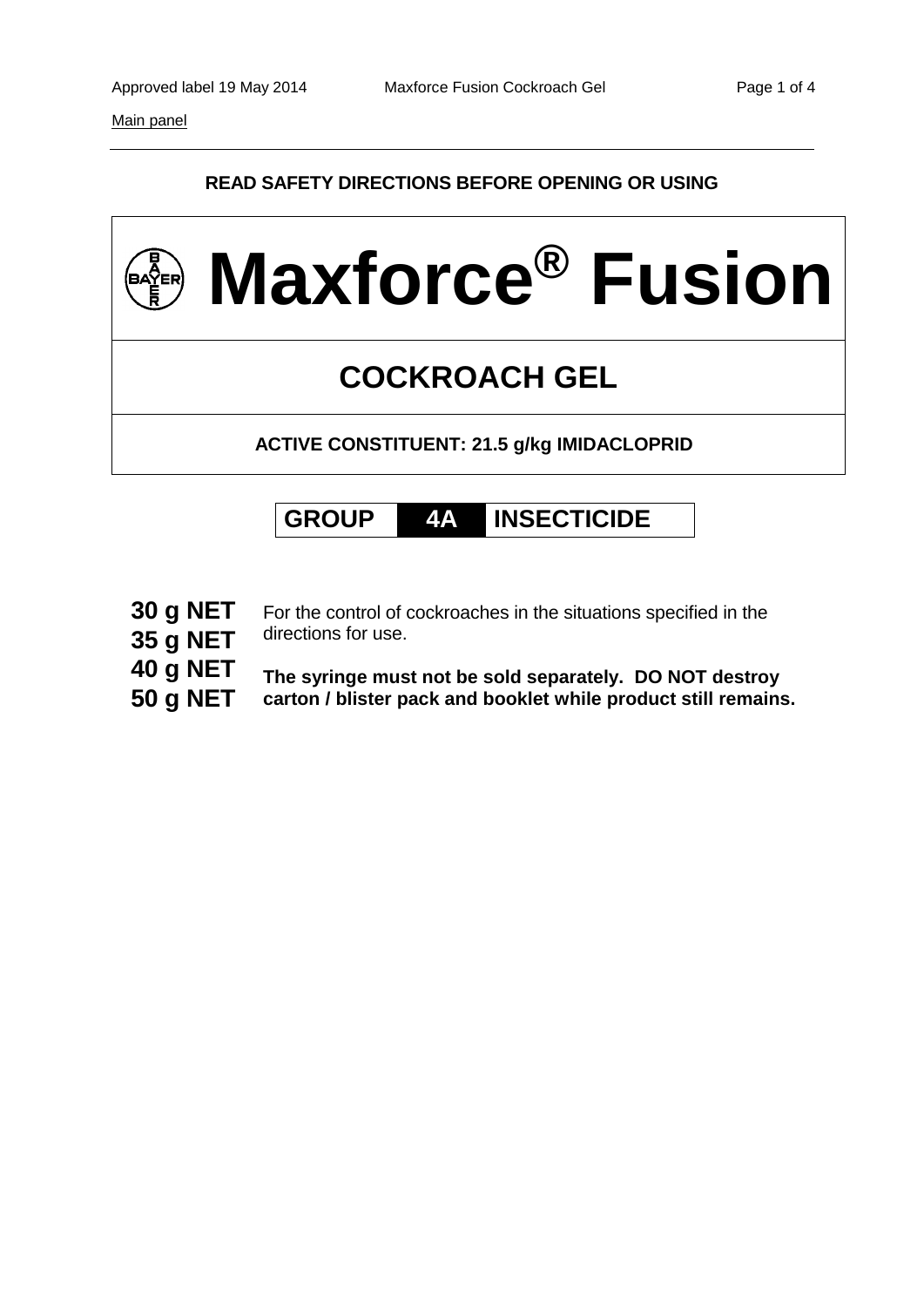Carton rear panel

#### **DIRECTIONS FOR USE**

| <b>Situations</b>     | <b>Pest</b>   | Rate                      | <b>Critical Comments</b>          |
|-----------------------|---------------|---------------------------|-----------------------------------|
| Barracks, farm        | Small         | <b>Light infestations</b> | Apply gel in out of the way       |
| buildings, food       | cockroaches   | 1 placement per $m2$      | locations where cockroaches       |
| processing            | e.g. German   |                           | occur e.g., under fridges, near   |
| establishments,       | Cockroach     | Heavy infestations        | water heaters, behind             |
| factories, homes,     | (Blattella    | 2 placements per $m2$     | microwave ovens, garbage          |
| hospitals,            | germanica)    |                           | bins etc.                         |
| meatworks (non-       |               | 1 placement = $a 5$ mm    | Re-assessment of treated          |
| product areas),       |               | ball (about the size of a | areas one month after initial     |
| offices, restaurants, |               | small pea or approx. 0.1  | baiting is recommended to         |
| schools, shops,       |               | g) or a line about 2.5 cm | evaluate if additional baiting is |
| storerooms,           |               | long                      | required. Bait placements         |
| transport vehicles    |               |                           | should be replenished when        |
| (including aircrafts) |               |                           | consumed or at least every        |
| & facilities          |               |                           | three months as long as pest      |
|                       |               |                           | populations persist.              |
|                       | <b>Large</b>  | <b>Light infestations</b> | Periplaneta spp. require more     |
|                       | cockroaches   | 2 placements per $m2$     | bait because of the quantity      |
|                       | e.g. American |                           | which can be consumed by a        |
|                       | Cockroach and | Heavy infestations        | single cockroach. Reassess        |
|                       | Australian    | 3 placements per $m2$     | baiting effectiveness as above.   |
|                       | Cockroach     |                           |                                   |
|                       | (Periplaneta  |                           |                                   |
|                       | spp.)         |                           |                                   |

**NOT TO BE USED FOR ANY PURPOSE, OR IN ANY MANNER, CONTRARY TO THIS LABEL UNLESS AUTHORISED UNDER APPROPRIATE LEGISLATION.**

**DO NOT allow to contact food, livestock feed or their water. DO NOT place gel on surfaces where food is prepared or on utensils that are used for food preparation, on food packing materials or on surfaces where food packing materials are stored.**

#### **GENERAL INSTRUCTIONS**

Apply using suitable applicator such as BAITGUN®. To apply the gel, remove the cap on the nozzle and touch the tip to the surface to be treated and slowly depress plunger until sufficient gel is dispensed. Recap the dispenser after treatment is completed. Gel should be applied out of reach of children, pets and other animals. DO NOT place gel on surfaces which are regularly washed.

#### **INSECTICIDE RESISTANCE WARNING GROUP 4A INSECTICIDE**

For insecticide resistance management, Maxforce Fusion Cockroach Gel is a Group 4A insecticide. Some naturally occurring insect biotypes resistant to Maxforce Fusion and other Group 4A insecticides may exist through normal genetic variability in any insect population. The resistant individuals can eventually dominate the insect population if Maxforce Fusion or other Group 4A insecticides are used repeatedly. The effectiveness of Maxforce Fusion on resistant individuals could be significantly reduced. Since occurrence of resistant individuals is difficult to detect prior to use, Bayer CropScience Pty Ltd. accepts no liability for any losses that may result from the failure of Maxforce Fusion to control resistant insects. Maxforce Fusion may be subject to specific resistance management strategies. For further information contact your local supplier or Bayer Environmental Science representative.

#### **PROTECTION OF WILDLIFE, FISH, CRUSTACEANS AND ENVIRONMENT**

DO NOT contaminate streams, rivers or waterways with the gel or used syringes.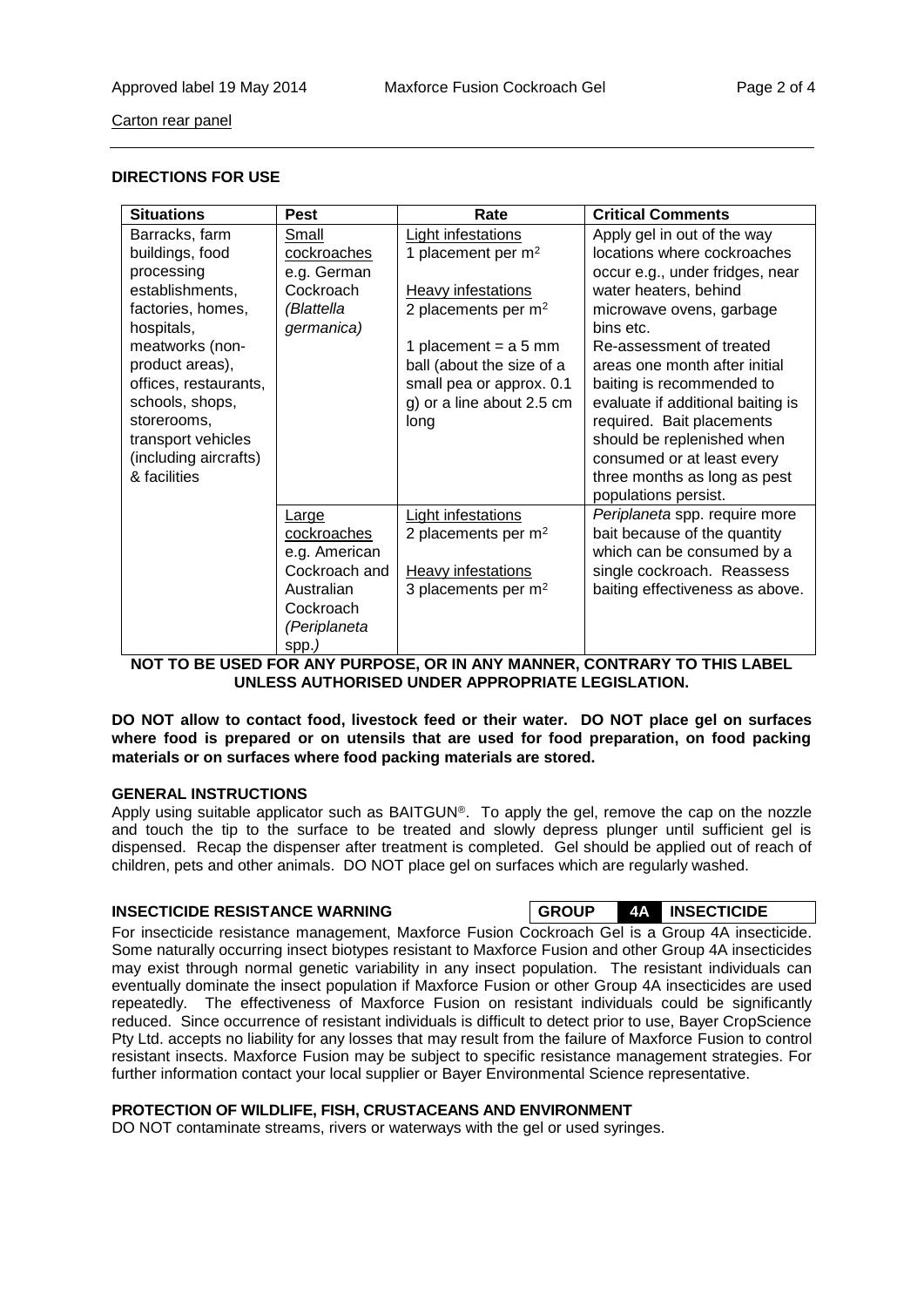#### **STORAGE AND DISPOSAL**

**Keep out of reach of children.** DO NOT store in direct sunlight. Store in the closed, original carton / blister pack, in a cool dry place. Completely empty syringe in normal use. Dispose of empty syringe and carton / blister pack by wrapping in paper, placing in plastic bag and putting in garbage.

#### **SAFETY DIRECTIONS**

Will irritate the eyes. Avoid contact with eyes. Wash hands after use.

#### **FIRST AID**

If poisoning occurs, contact a doctor or Poisons Information Centre (Phone Australia 13 11 26).

#### **SAFETY DATA SHEET**

Additional information is listed in the Safety Data Sheet which is available at www.bayeres.com.au.

#### **Exclusion of Liability**

This product must be used strictly as directed, and in accordance with all instructions appearing on the label and in other reference material. So far as it is lawfully able to do so, Bayer CropScience Pty. Ltd. accepts no liability or responsibility for loss or damage arising from failure to follow such directions and instructions.

#### **Suitable for use in export registered meat establishments.**

APVMA Approval No. 69488 / 60922

Maxforce**®** is a Registered Trademark of the Bayer Group.

Bayer CropScience Pty. Ltd. A.B.N. 87 000 226 022 391-393 Tooronga Rd Hawthorn East VIC 3123 Phone: (03) 9248 6888 Fax: (03) 9248 6800 Technical enquiries: 1800 804 479 Website: www.bayeres.com.au

For 24 hour specialist advice in an emergency only phone 1800 033 111

Batch Number: DOM: Barcode